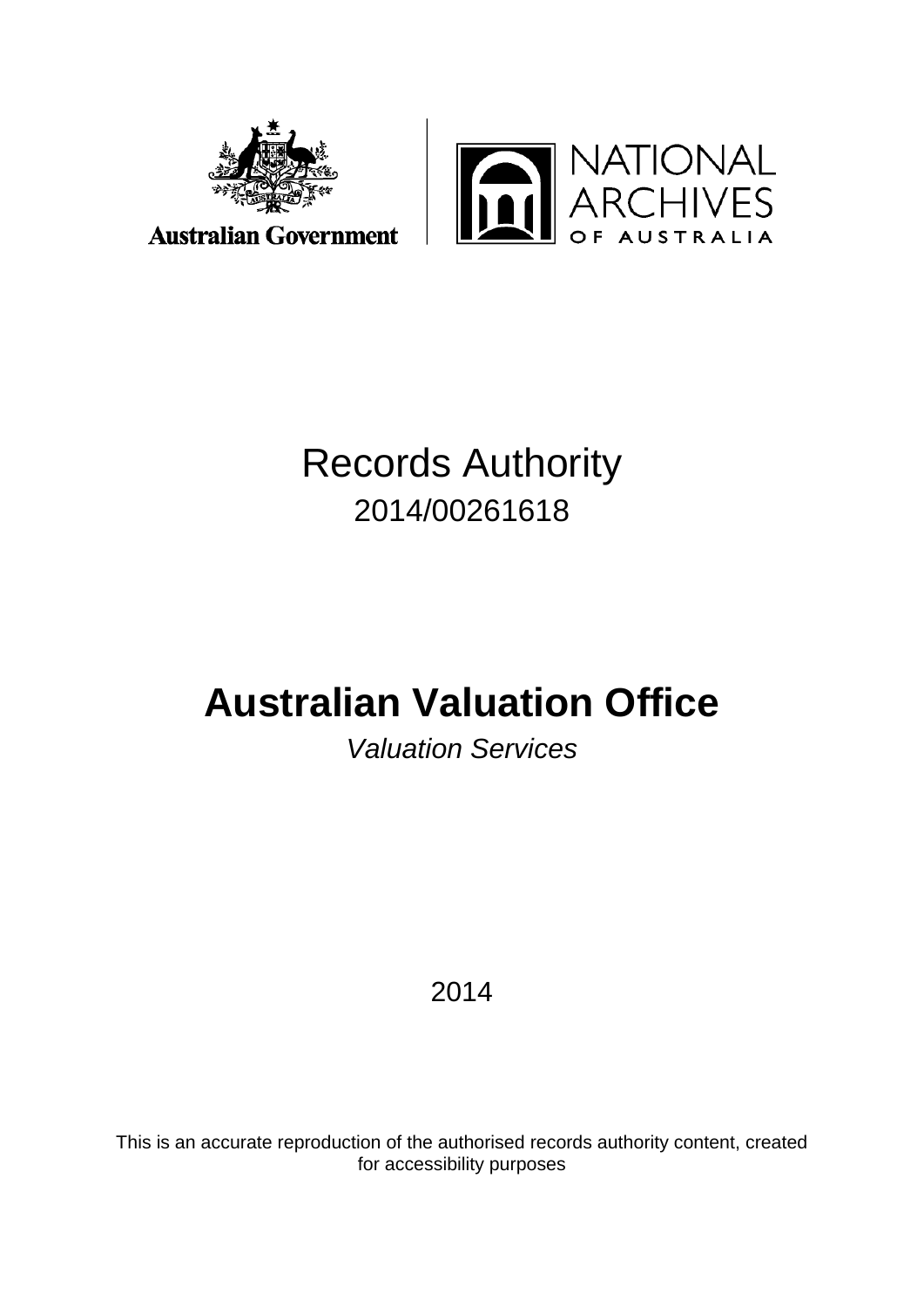#### **CONTENTS**

| APPLICATION OF THIS AUTHORITY _________________________________                                                                                                                                                                |     |
|--------------------------------------------------------------------------------------------------------------------------------------------------------------------------------------------------------------------------------|-----|
|                                                                                                                                                                                                                                |     |
|                                                                                                                                                                                                                                | - 5 |
| VALUATION SERVICES NAME AND RESERVE AND RESERVE AND RESERVE AND RESERVE AND RESERVE AND RESERVE AND RESERVE AND RESERVE AND RESERVE AND RESERVE AND RESERVE AND RESERVE AND RESERVE AND RESPONDING A SAMPLE AND RESPONDING A S | 6   |

© Commonwealth of Australia 2014

This work is copyright. Apart from any use as permitted under the *Copyright Act 1968,* no part may be reproduced by any process without prior written permission from the National Archives of Australia. Requests and inquiries concerning reproduction and rights should be directed to the Publications Manager, National Archives of Australia, PO Box 7425, Canberra Business Centre ACT 2610, Australia.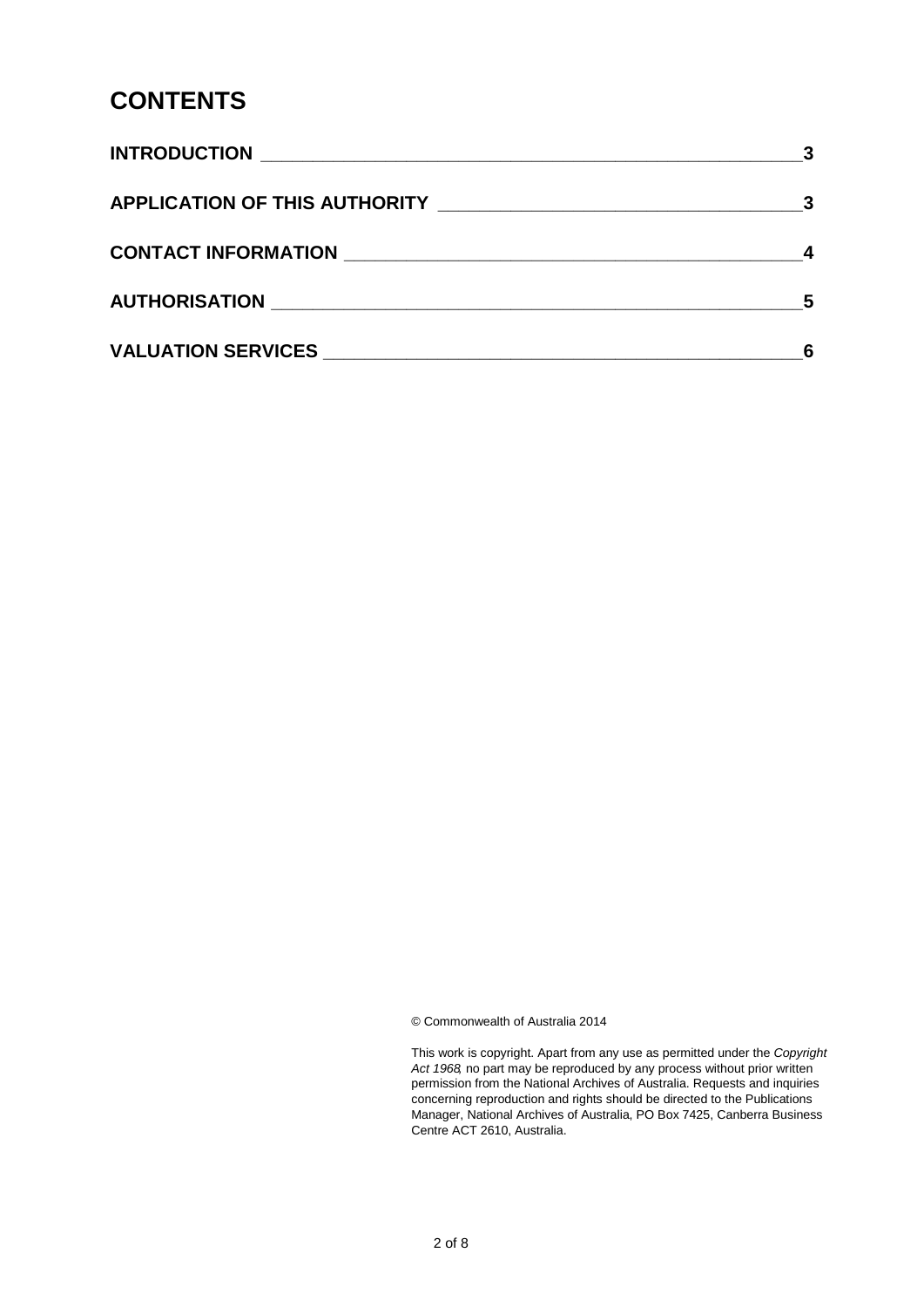#### <span id="page-2-0"></span>**INTRODUCTION**

The Australian Valuation Office (AVO), which is currently a branch of the Australian Taxation Office, and the National Archives of Australia have developed this Records Authority to set out the requirements for keeping or destroying records for the core business of Valuation Services. It represents a significant commitment on behalf of AVO to understand, create and manage the records of its activities.

This Authority is based on the identification and analysis of the business of AVO. It takes into account the agency's legal and organisational records management requirements, and the interests of stakeholders, the agency and the National Archives of Australia.

The Authority sets out those records that need to be retained as national archives and specifies the minimum length of time that temporary records need to be kept. This Authority gives AVO permission under the *Archives Act 1983*, for the destruction of the temporary records described after the minimum retention period has expired. Retention periods for these temporary records are based on: an assessment of business needs; broader organisational accountability requirements; and community expectations, and are approved by the National Archives of Australia on the basis of information provided by the agency.

As changes in circumstances may affect future records management requirements, the periodic review of this Authority is recommended. All amendments must be approved by the National Archives.

#### <span id="page-2-1"></span>**APPLICATION OF THIS AUTHORITY**

- 1. This Authority supersedes Records Authorities RDA 728 (1991) and RDA 1092 (1994). The superseded records authorities cannot be used by the AVO after the date of issue of this Authority.
- 2. This Authority is to be used to determine how long records must be kept. Records are matched to the relevant core business and records class in the Authority.
	- Where the minimum retention period has expired and the records are not needed for agency business they should be destroyed as authorised in this Authority.
	- Records that have not reached the minimum retention period must be kept until they do.
	- Records that are identified as Retain as National Archives (RNA) are to be transferred to the National Archives of Australia for preservation.
- 3. This Authority should be used in conjunction with general records authorities such as:
	- AFDA Express which covers administrative business processes and records common to many Australian Government agencies;
	- General Records Authority 24 Records Relating to Data Matching Exercises; and
	- General Records Authority 31 for source (including original) records that have been copied, converted or migrated.
- 4. The Normal Administrative Practice (NAP) provision of the *Archives Act 1983* gives agencies permission to destroy certain records without formal authorisation. This usually occurs where records are duplicated, facilitative or for short-term use only. NAP does not replace arrangements agreed to in this Authority but can be used as a tool to assist in identifying records for destruction together with an agency's Records Authority or Authorities, and with AFDA and AFDA Express. The National Archives recommends that agencies develop and implement a Normal Administrative Practice policy. Advice and guidance on destroying records as a normal administrative practice and on how to develop an agency NAP policy is available from the National Archives' website at **[www.naa.gov.au](http://www.naa.gov.au/)**.
- 5. Records that are reasonably likely to be needed as evidence in a current or future judicial proceeding or are subject to a request for access under the *Archives Act 1983,* the *Freedom of Information Act 1982* or any other relevant Act must not be destroyed until the action has been completed.
- 6. Records subject to a disposal freeze must not be destroyed until the freeze has been lifted. Further information about disposal freezes and whether they affect the application of this Authority is available from the National Archives website at **[www.naa.gov.au](http://www.naa.gov.au/)**.
- 7. Where the method of recording information changes (for example from a manual system to an electronic system, or when information is migrated from one system to a new system) this Authority can still be applied, providing the records document the same core business. The information must be accessible for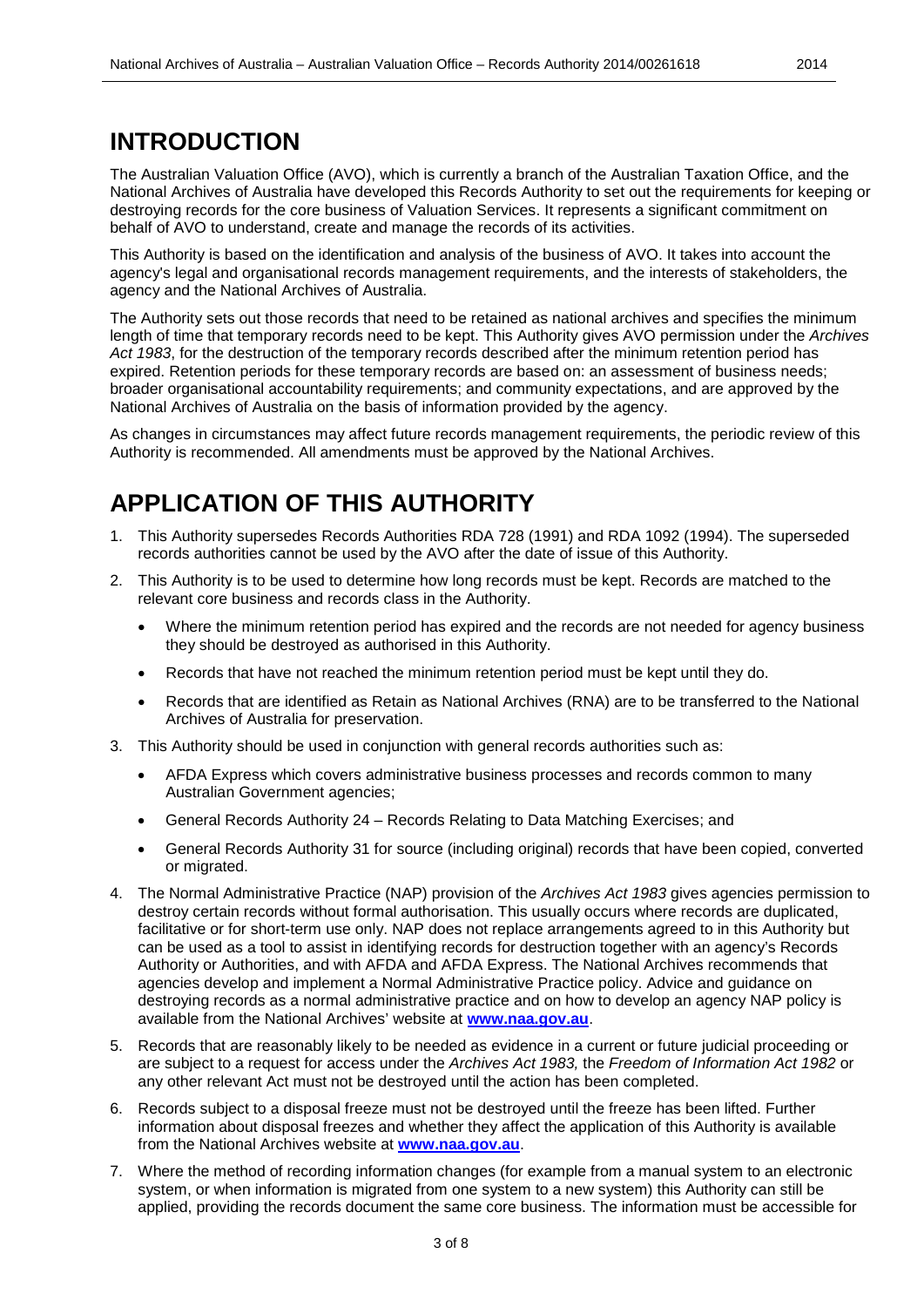the period of time prescribed in this Authority. The agency will need to maintain continuing access to the information, including digital information, for the periods prescribed in this records authority or until the information is transferred into the custody of the National Archives.

- 8. In general, retention requirements indicate a minimum period for retention. AVO may extend minimum retention periods if it considers that there is an administrative need to do so, without further reference to the National Archives. Where AVO believes that its accountability will be substantially compromised because a retention period or periods are not adequate, it should contact the National Archives for review of the retention period.
- 9. Records coming within 'Retain as national archives' classes in this Authority have been determined to be part of the archival resources of the Commonwealth under Section 3C of the *Archives Act 1983*. The determination of Commonwealth records as archival resources of the Commonwealth obliges agencies to transfer the records to the National Archives when they cease to be current and, in any event, within 15 years of the records coming into existence, under Section 27 of the *Archives Act 1983*.
- 10. Records in the care of agencies should be appropriately stored, managed and preserved. Agencies need to meet this obligation to ensure that the records remain authentic and accessible over time. Under Section 31 of the *Archives Act 1983*, access arrangements are required for records that become available for public access including those records that remain in agency custody.
- 11. Appropriate arrangements should be made with the National Archives when records are to be transferred into custody. The National Archives accepts for transfer only those records designated as national archives.
- 12. Advice on how to use this Authority is available from the agency's records manager. If there are problems with the application of the Authority that cannot be resolved, please contact the National Archives.

### <span id="page-3-0"></span>**CONTACT INFORMATION**

For assistance with this authority or for advice on other records management matters, please contact the National Archives' Agency Service Centre.

Queen Victoria Terrace Tel: (02) 6212 3610 Parkes ACT 2600 Fax: (02) 6212 3989 PO Box 7425 Email: **[recordkeeping@naa.gov.au](mailto:recordkeeping@naa.gov.au)** Canberra Business Centre ACT 2610 Website: **[www.naa.gov.au](http://www.naa.gov.au/)**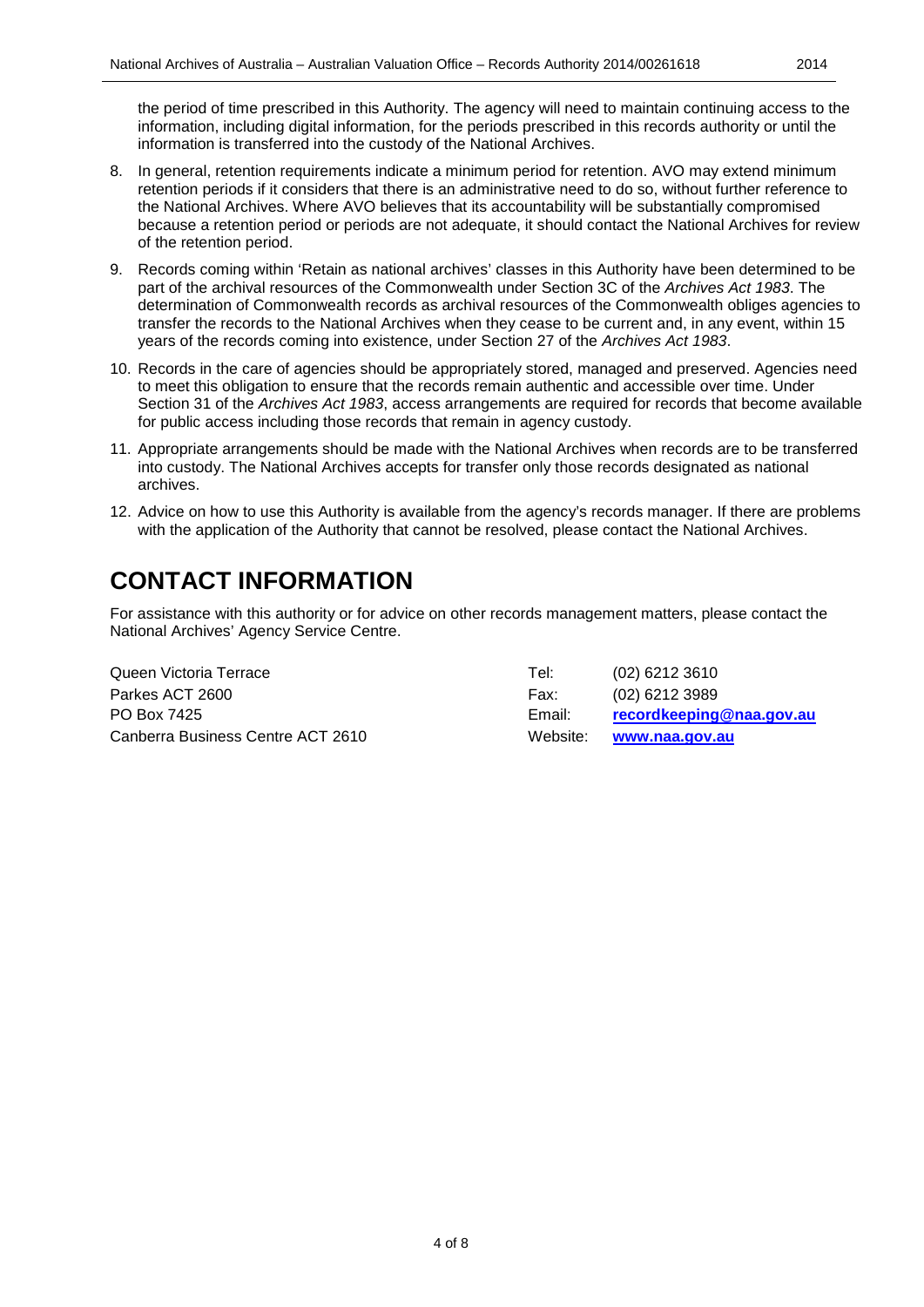#### <span id="page-4-0"></span>**AUTHORISATION**

#### **RECORDS AUTHORITY 2014/00261618**

| authorisation is given:<br><b>Australian Taxation Office</b><br>Ethos House, 28-36 Ainslie Avenue<br>Civic Square ACT 2600 | Person to whom notice of | Mr Chris Jordan AO<br><b>Commissioner of Taxation</b> |
|----------------------------------------------------------------------------------------------------------------------------|--------------------------|-------------------------------------------------------|
|----------------------------------------------------------------------------------------------------------------------------|--------------------------|-------------------------------------------------------|

| <b>Purpose:</b>     | Authorises arrangements for the disposal of records in accordance with<br>Section 24(2)(b) of the Archives Act 1983.                                                                            |
|---------------------|-------------------------------------------------------------------------------------------------------------------------------------------------------------------------------------------------|
|                     | Determines records classed as 'Retain as national archives' in this<br>Records Authority to be part of the archival resources of the<br>Commonwealth under Section 3C of the Archives Act 1983. |
|                     |                                                                                                                                                                                                 |
| <b>Application:</b> | All core business records relating to Valuation Services.                                                                                                                                       |
|                     |                                                                                                                                                                                                 |

This authority gives permission for the destruction, retention or transfer to the National Archives of Australia of the records described. This authority will apply only with the consent of the agency currently responsible for the business documented in the records described.

#### **Authorised by Date of issue:**

David Fricker **6 June 2014** Director-General National Archives of Australia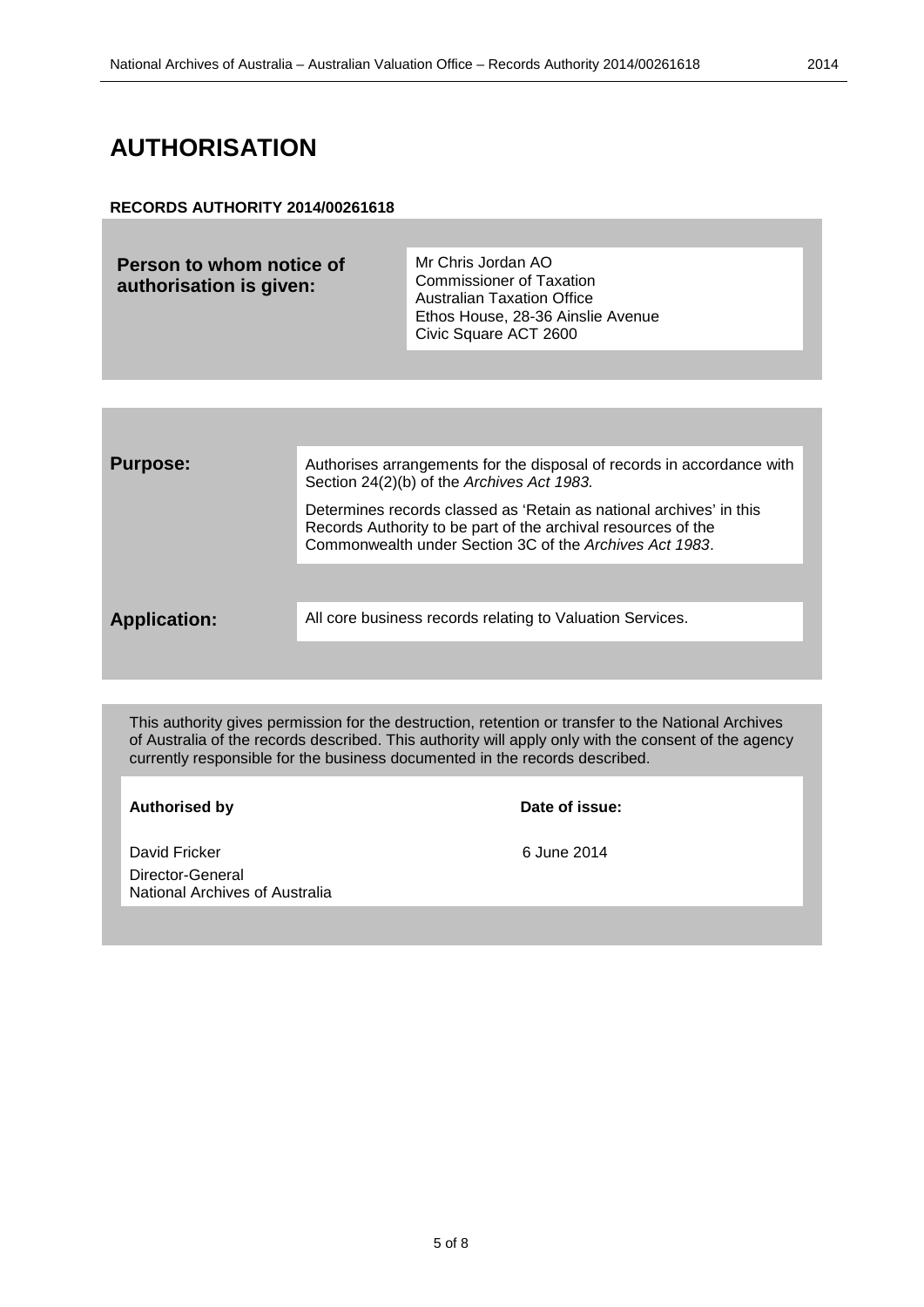### <span id="page-5-0"></span>**VALUATION SERVICES**

The core business of providing valuation services nationally and exclusively to all levels of government. Includes providing valuations of lands and buildings, plant and machinery, as well as specialised valuations and corporate valuations.

The **core activities** include:

- developing, implementing and reviewing policies, procedures, methodologies, strategies, standards, frameworks and programs;
- undertaking valuations and assessments of property and assets, including valuations of land and buildings, plant and machinery, corporate valuations and specialised valuations (such as cultural collection and environmental valuations);
- providing and receiving advice and other information, including providing program and policy advice and consultancy services;
- providing risk management services to assist clients in identifying, assessing and managing portfolio risks;
- liaising with clients and stakeholders;
- managing reviews of decisions, including reviews of valuation assessments;
- undertaking business intelligence services, including performing data collection and environmental monitoring and surveillance;
- undertaking research and analysis; and
- negotiating and establishing agreements and contracts, including joint venture agreements and Memoranda of Understanding.

The performance of the core business is supported by **general activities** such as:

- managing and participating in internal and external committees and meetings;
- planning, researching, reporting and reviewing;
- managing enquiries and complaints;
- delegating powers and authorising actions:
- planning, conducting and facilitating audits;
- arranging and attending conferences, seminars, forums and workshops; and
- preparing and presenting speeches.

#### *Cross references to AFDA Express Records Authority*

*For establishing and changing the structure of an organisation, use ESTABLISHMENT.*

*For the development of information technology services, use TECHNOLOGY & TELECOMMUNICATIONS.*

*For supporting the strategic and broad systematic administrative management of an organisation (eg senior management meetings, developing risk management frameworks), use STRATEGIC MANAGEMENT.* 

*For advice, briefs and submissions to the portfolio Minister, cabinet submissions and the organisation's participation in formal inquiries, use GOVERNMENT RELATIONS.*

*For development of new legislation and amendments to existing legislation, use GOVERNMENT RELATIONS and/or STRATEGIC MANAGEMENT.*

*For management of legal services, including legal advice, use LEGAL SERVICES.*

*For media releases relating to valuation services, use COMMUNITY RELATIONS and/or GOVERNMENT RELATIONS.*

*For managing the acquisition of goods and services, including tendering and contracting arrangements, use PROCUREMENT.* 

*For developing and executing contracts under seal or deeds, use CONTRACTS UNDER SEAL/DEEDS.*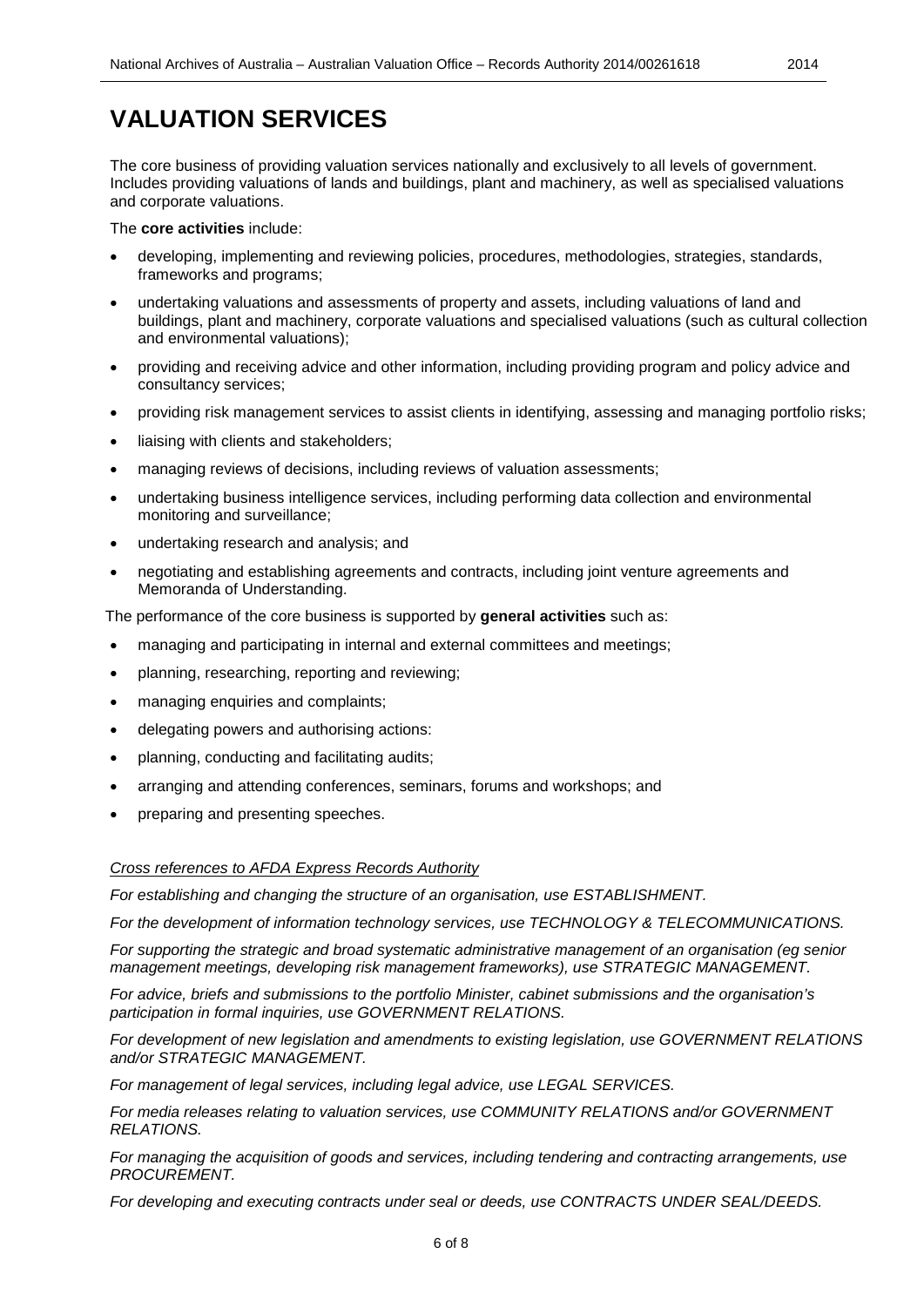### **VALUATION SERVICES**

| Class no | <b>Description of records</b>                                                                                                                                                                                                                                                                                            | <b>Disposal</b><br>action |
|----------|--------------------------------------------------------------------------------------------------------------------------------------------------------------------------------------------------------------------------------------------------------------------------------------------------------------------------|---------------------------|
| 61539    | The following significant records documenting:                                                                                                                                                                                                                                                                           | Retain as                 |
|          | developing, implementing and reviewing high-level policies, plans,<br>methodologies, strategies, frameworks, standards and programs.<br>Includes specialised valuation methodologies. Includes final versions,<br>major drafts, stakeholder consultations, and supporting reports and<br>research;                       | national<br>archives      |
|          | providing and receiving high-level advice involving major stakeholders.<br>$\bullet$<br>Includes major valuation and land policy and program advice provided to<br>client agencies. Includes final versions of advice, position papers,<br>opinions and briefings;                                                       |                           |
|          | assessments and valuations of properties and assets (ie property<br>$\bullet$<br>records), which have substantial social, historical, environmental or<br>cultural significance. Includes:                                                                                                                               |                           |
|          | property of considerable cultural or historical value (eg significant<br>$\circ$<br>heritage listed properties, iconic buildings, decommissioned railways<br>buildings, original or large land holdings that have been unchanged<br>for many years, returned servicemen settlement properties and war<br>service homes); |                           |
|          | property used for public purposes, government buildings and major<br>$\circ$<br>specialised premises (eg sports arena, council buildings, leased<br>townships, Lucas Heights Nuclear Reactor, Mt Stromlo Observatory,<br>art galleries, High Court of Australia building);                                               |                           |
|          | property of national cultural institutions, ie cultural collections, and<br>$\circ$<br>other culturally based assets. Includes valuations of individual<br>artefacts and artworks (eg Australian museum and library collections,<br>Bradman Collection, Magna Carta, indigenous artwork);                                |                           |
|          | property considered to be environmentally based assets (eg water,<br>$\circ$<br>conservation covenants, national parks, carbon sinks);                                                                                                                                                                                   |                           |
|          | property valued as a result of significant public policy (eg indigenous<br>$\circ$<br>title, gun buy-back scheme);                                                                                                                                                                                                       |                           |
|          | major development projects, including retail, commercial and<br>$\circ$<br>industrial developments and major public housing projects (eg<br>Grosvenor Place, Westpac Complex);                                                                                                                                           |                           |
|          | intellectual property, including processes, software and brand<br>$\circ$<br>recognition (eg logistical planning for valuation of Department of<br>Defence assets);                                                                                                                                                      |                           |
|          | property subject to acquisition and resumption in support of major<br>$\circ$<br>defence or infrastructure development projects;                                                                                                                                                                                         |                           |
|          | pastoral properties; and<br>O                                                                                                                                                                                                                                                                                            |                           |
|          | property that has been the subject of considerable public interest or<br>$\circ$<br>controversy, or the subject of significant or precedent-setting litigation<br>or formal investigations (eg indigenous property).                                                                                                     |                           |
|          | Property records may include valuation reports, assessment reports,<br>photographs, maps, plans, valuer notes, field books, feasibility studies,<br>value projections, client correspondence and supporting research;                                                                                                    |                           |
|          | master versions of area maps retained separately from property records,<br>$\bullet$<br>that contain significant valuation information (eg annotated parish maps);                                                                                                                                                       |                           |